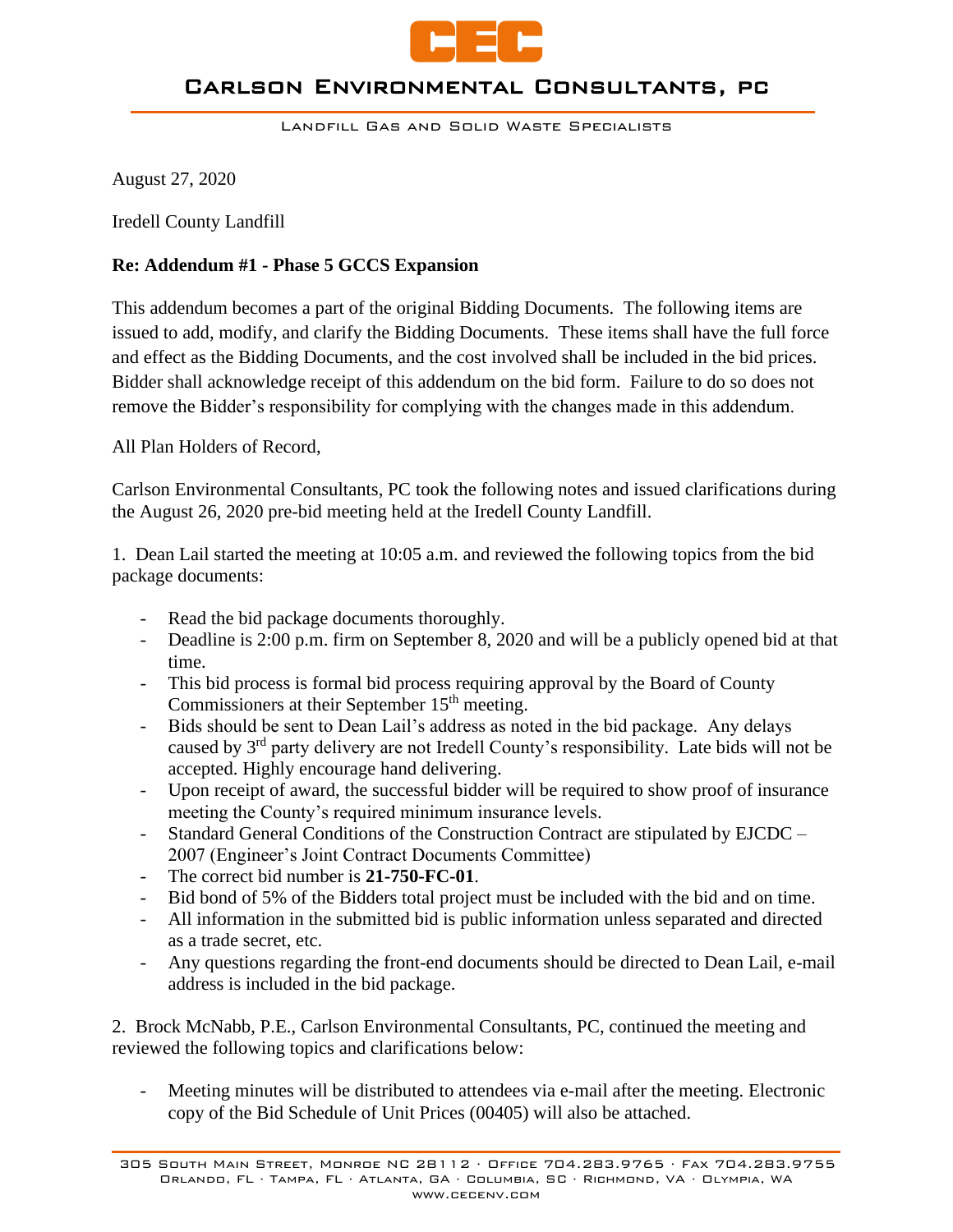- Phase 5 area has no existing GCCS in place other than the tie-in location along the perimeter access road.
- Project includes 19 vertical gas wells of approximately 900 LF and approximately 4,000 LF of buried HDPE pipe of various sizes.
- County would like at least 2-days notification prior to any well drilling.
- All header/lateral LFG piping must be at minimum 4% unless otherwise noted and there should be no deep cut instances to facilitate this slope.
- ICSW would like the Contractor to estimate the weight/volume of (1) load of waste and count the hauled trips to the active face.
- All new condensate forcemain to be installed is 4-inch. Drawings will be updated for final construction set to reflect minor edits pointed out during the meeting.
- This site does have an active Gas to Energy Plant. Any shut downs of the gas system should be coordinated with ICSW personnel and Ray Handy of DTE Biomass.
- Screened material may be available near Phase 6 but is dependent on Phase 6 Cell Construction completion. Bidders should plan to get backfill soils from the active borrow pit near Phases 3 and 4, utilizing their own equipment to load and haul soils. Boorw pit is approximately 1 mile from the Project Area.
- The County will consider work hours outside of their normal operating hours. No night time, after dark or Sunday morning work before 12:00 will be allowed.
- Waste to be placed at the active working face in Phases 1 and 2 should be delivered at least 30 minutes before the County closes for the day. Working face hours are 8:00-4:00 M-F and 8:00-12:00 on Saturday. The landfill is closed on Sundays but access can be provided with ample notification of intent to work outside of landfill operation hours.
- The County prefers that an area identified on top of Phase 5 be used for waste disposal. Intermediate cover soils will need to be stripped for reuse to allow waste on waste contact. All exposed waste must be covered at the end of each operating day with either a tarp or soils…NO EXCEPTIONS. The ICSW can provide a roll-off box for temporary storage of excavated materials with ample notification prior.
- This project is a 45-day to substantial completion and 60-days to final completion project with liquidated damages of \$500/day starting on Day 61. It was requested a 90-120 day project but decided against in favor of the original 45-60 day schedule.
- Weather delays should be requested in writing as they occur. This does not include normal weather events.
- Schedule 80 PVC for well construction.
- Matting to be used for restoration of disturbed areas on all slopes, flat areas may use blown straw with crimping and/or tactifier.
- The well casing Detail 1 on sheet 4 shows a #57 stone with  $\frac{1}{2}$  perforations...this should be a 1-inch to 3-inch stone to reduce clogging of well casing.
- The 2-in ball valve on the vacuum riser should have a 6x2-inch fernco reducer instead of HDPE reducer.
- Dust control is the responsibility of the Bidder
- Bucket compaction, to the satisfaction of the CQA Technician will be acceptable.
- CEC will attach a Draft Well Schedule to this document.
- Well heads and dewatering pumps preferred by ICSW are as follows: Wellhead Model # - **2" PSY2WHNK** Pneumatic Pump & Fittings – **Viridian** Standard Bottom Loading Pneumatic Pump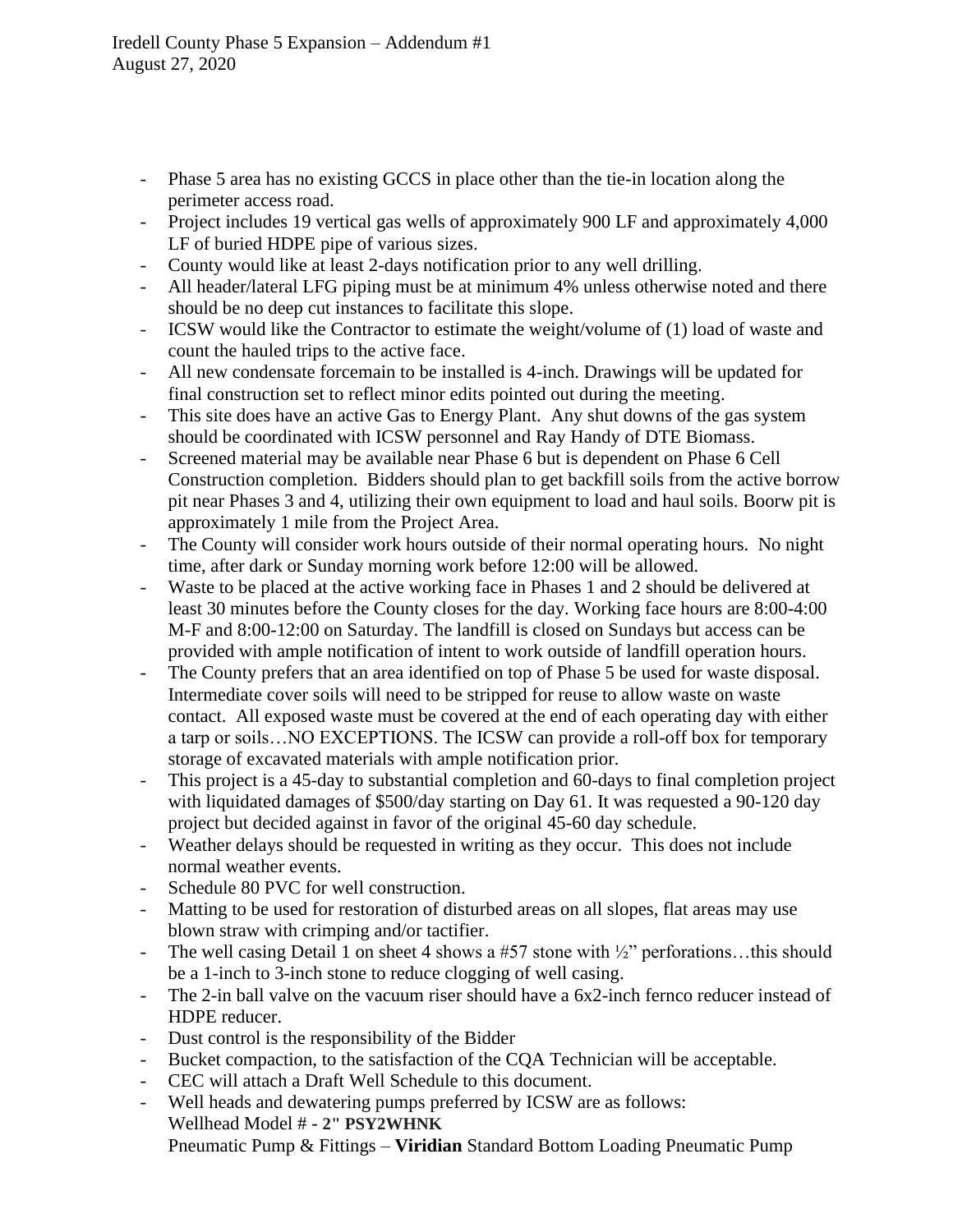- There are no synthetic final cap (FML) areas to be disturbed during the project, therefore Note 7 under Detail 7 Header/Air/Forcemain Trench Detail on sheet 4 of 5 is not needed; and Note 2 under Detail 5 LFG Header/Lateral Trench Detail on sheet 4 of 5 does not pertain to this project.
- Contractor must provide its own water source for dust mitigation and well seal hydration
- Contractor to acknowledge receipt of meeting minutes and any addenda on the Bid Form
- Road crossing timeline should be coordinated with ICSW personnel to accommodate other subcontractors that may be utilizing the perimeter road around Phase 5
- Contractor must replace or repair the fabric base within the road crossings
- Additional comments and/or questions are to be submitted to Brock McNabb at [bmcnabb@cecenv.com](mailto:bmcnabb@cecenv.com) by September 3 at 2:00 p.m.

Please review and comment as needed. If you have any questions, do not hesitate to contact me.

Sincerely,

Brock McNabb, P.E. Carlson Environmental Consultants, PC Project Engineer

**Attachment(s):** Sign-In Sheet Draft Well Schedule Schedule of Unit Prices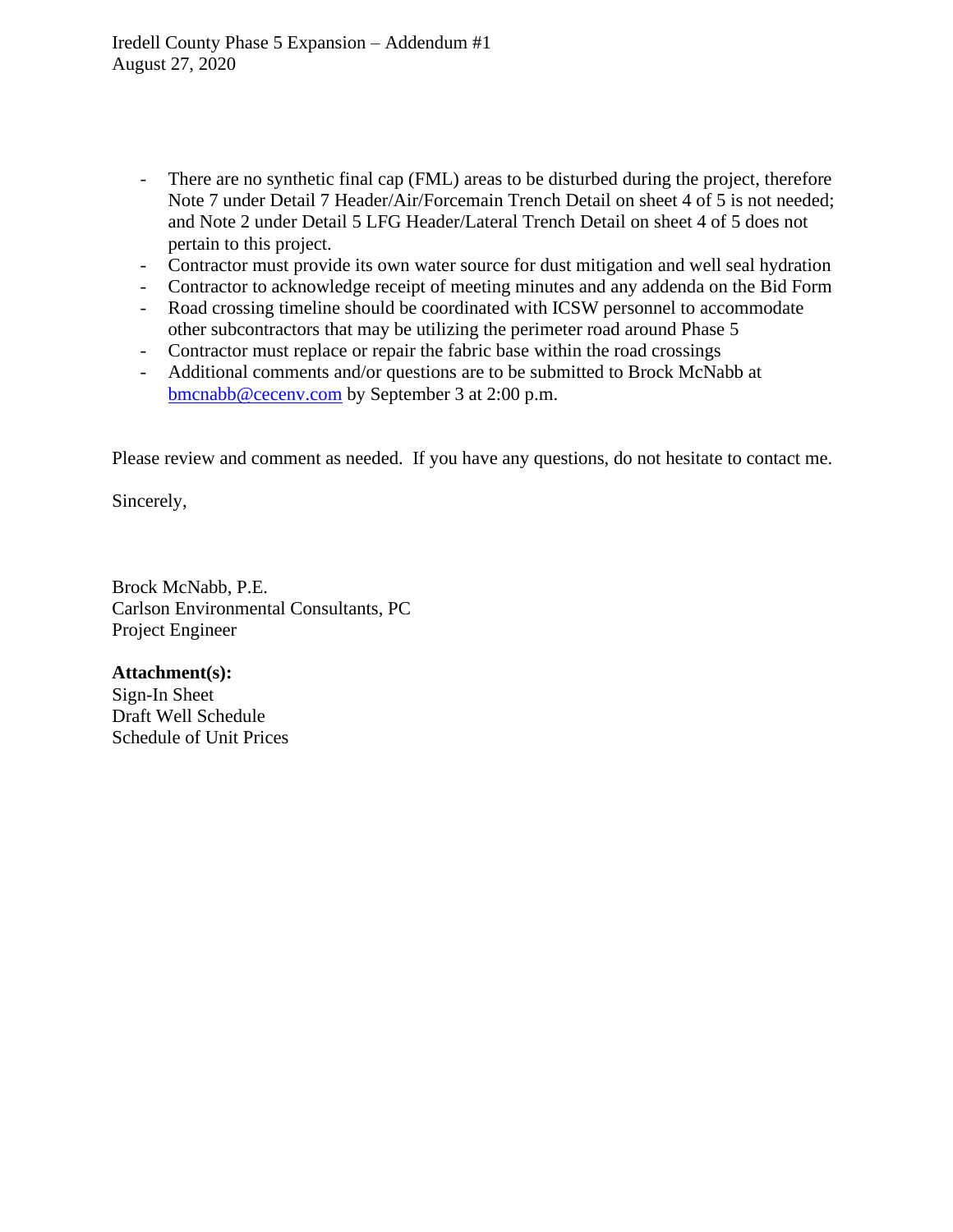# **IREDELL COUNTY LANDFILL LANDFILL GAS SYSTEM CONSTRUCTION** PRE-BID MEETING - SIGN IN SHEET

# **AUGUST 26, 2020**  $10:00$  AM

| Name                | Company         | <b>Phone Number</b>                            | Email Address                       |  |  |  |
|---------------------|-----------------|------------------------------------------------|-------------------------------------|--|--|--|
| BEOCK MENABB        | CEC             | $336 - 264 - 1097$                             | bmcnabb@cecenv.com                  |  |  |  |
| Scott Travis        | APTTm           | $\overline{p9}$ 225-987-2803<br>W 225-354-6791 | Josh Broggi @ aptim . com           |  |  |  |
| Jovathan Lynn       | Brm             | $706 - 206 - 7571$                             | Ulynne bon excavations. com         |  |  |  |
| Jeff Webster        | ICSW            | $704 - 437 - 0655$                             | Jeff. websperred co. spectall. naug |  |  |  |
| Davis Lambert       | ICSW            | $704 - 878 - 5432$                             | dlaubent e co. iredell. nc.us       |  |  |  |
| <u>Janvie Buzze</u> | ICSW            | 704.928.2024                                   | Jamie. buzze @ Co. Iredell. nc. us  |  |  |  |
| Ray Hoffman         | CEC             | 704-464-6800                                   | That man @ cecen.com                |  |  |  |
| Michael Rufin       | $ICS\omega$     | $704 - 437 - 0653$                             | MIKE RUFTY @ CO. IREDEL NC.US       |  |  |  |
| Jeff Boyd           | TCSW            | 704-880-7328                                   | Jeffrey. Boyd@co. Tridill. NC. 45   |  |  |  |
| Tom Lennon          |                 |                                                | t. Scott 2 P15-Inc. com             |  |  |  |
| Mike Curran         |                 | Piedmont Indoted 3367226505<br>704-993-8332    |                                     |  |  |  |
| MIRE STALLARD       | TRICON WORKS    | 772-538-8816                                   | Indfillgroup.com                    |  |  |  |
| Dear La.            | Infell County   | $704 - 878 - 5043$                             | dlast p co. Iredel. nc. 45          |  |  |  |
| JOEL Melecer        | BLUE FLAME CREW | 704-490-4042                                   | JACCEOFY@bLUEFLAMECOKCOM            |  |  |  |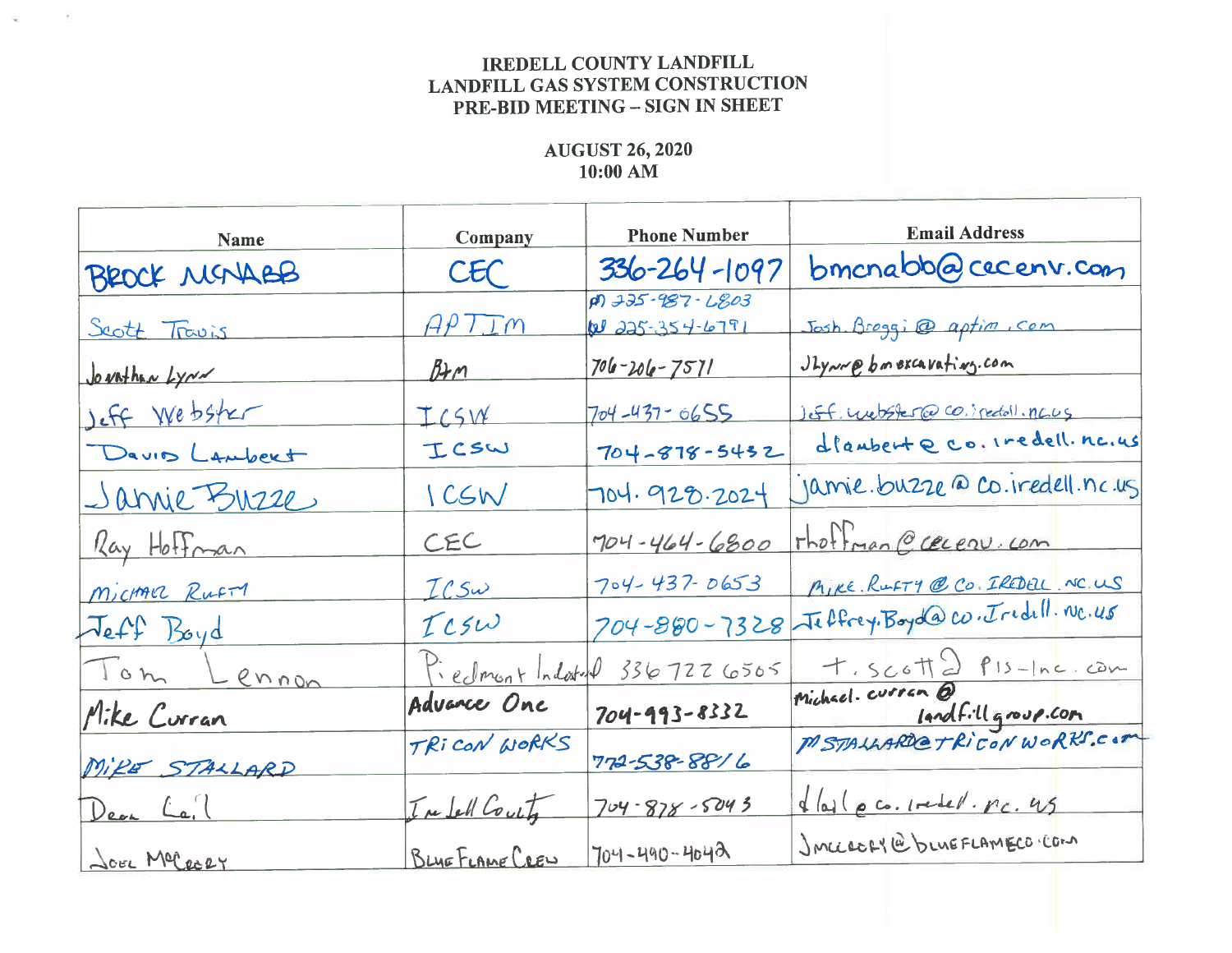### **IREDELL COUNTY LANDFILL LANDFILL GAS SYSTEM CONSTRUCTION PRE-BID MEETING - SIGN IN SHEET**

 $\sim$ 

## **AUGUST 26, 2020**  $10:00$  AM

| <b>Name</b>                  | Company | <b>Phone Number</b> | <b>Email Address</b>                 |  |  |
|------------------------------|---------|---------------------|--------------------------------------|--|--|
| Bill Edmonds<br>Alan Demaske |         |                     |                                      |  |  |
|                              |         |                     | 565 3367066977 WEdmonds Qscscns. Com |  |  |
|                              |         |                     |                                      |  |  |
|                              |         |                     |                                      |  |  |
|                              |         |                     |                                      |  |  |
|                              |         |                     |                                      |  |  |
|                              |         |                     |                                      |  |  |
|                              |         |                     |                                      |  |  |
|                              |         |                     |                                      |  |  |
|                              |         |                     |                                      |  |  |
|                              |         |                     |                                      |  |  |
|                              |         |                     |                                      |  |  |
|                              |         |                     |                                      |  |  |
|                              |         |                     |                                      |  |  |
|                              |         |                     |                                      |  |  |